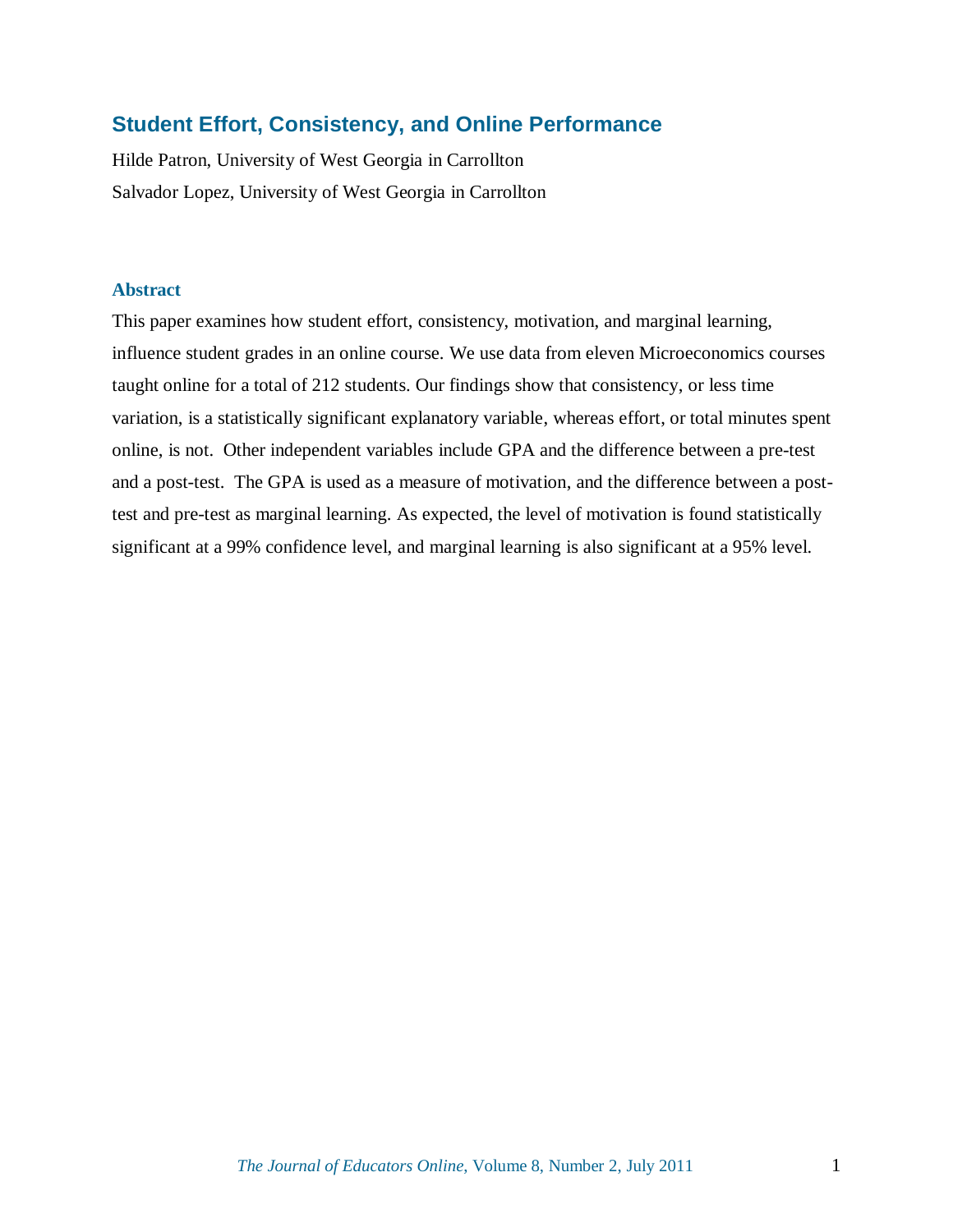### **Literature Review**

The role of study time or effort determining student grades or GPAs has been investigated for many years and the results obtained have been mixed, from the expected positive, although moderate, relationship found in early studies (Allen, Lerner, & Hinrichsen, 1972; Wagstaff & Mahmoudi, 1976) to positive but insignificant (Schuman, Walsh, Olson, & Etheridge, 1985) and even negative (Greenwald & Gillmore, 1997; Olivares, 2000). Early studies reported correlation coefficients between study time and grades; later studies, such as the one done by Schuman et al. (1985), added independent variables like aptitude measures (SAT) and self-reported attendance and used much larger samples sizes (424 students) during a period of ten years (1973-1982). Schuman et al. (1985) concluded that study time was not a significant factor explaining grades or GPAs, but the paper has served as a major reference in the field. One subsequent paper (Rau  $\&$ Durand, 2000) observed that the lack of association found in the Schuman paper was due to invariability of its SAT scores influenced by the selectivity of the sample (University of Michigan). They used a sample of 252 students from the Illinois State University and found a positive relationship between GPAs and a constructed index based on study time, study habits and academic orientation. Another related study (Michaels & Miethe, 1989) found a positive relationship between study time and grades and suggested that the Schuman findings might have contained specification errors. The authors added to their model a total of fourteen dummy variables: five "quality of study time" variables and nine background or control variables such as gender, years in college, field of study, etc. However, the positive relationship was significant only among freshmen and sophomores. Yet another paper (Olivares, 2000), also arguing specification errors in the Schuman paper, added other variables like course difficulty level, grade inflation, and student cognitive ability, and found that study time and grades are negatively and significantly related.

All of the articles listed above have three things in common. First, they used surveys to obtain self-reported data. Second, they used a regression technique called stepwise regression. Third, their reported R-squares oscillated between 0.10 and 0.20, which is a relatively small percent of student performance variance explained by the independent variables used.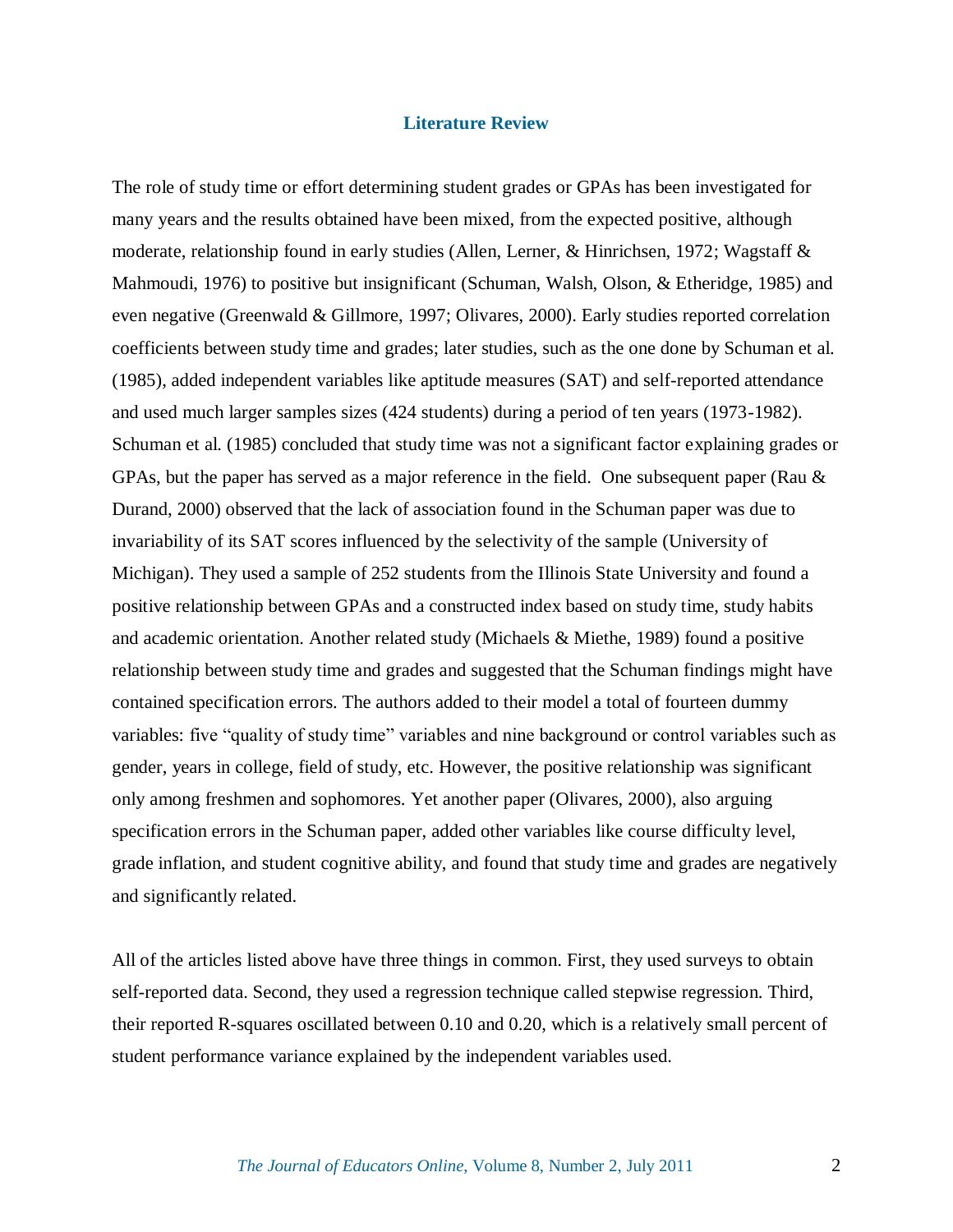Student performance has also been analyzed in online courses. Some studies have continued using web questionnaires or surveys (Cheo, 2003; Williams & Clark, 2004; Michinov, Brunot, Le Bohec, Jacques, & Marine, 2011) while others have continued using the stepwise regression approach (Ramos & Yudko, 2008; Waschull, 2005). Using the information obtained either from surveys or the web-base system used in the course, these studies have concentrated on explaining grades with student participation (Ramos & Yudko, 2008), procrastination (Michinov, Brunot, Le Bohec, Jacques, & Marine, 2011; Wong, 2008), student ratings of instructor and course quality (Johnson, Aragon, Shaik, & Palma-Rivas, 2000) and time-management (Taraban, Williams, & Rynearson, 1999; Wong, 2008).

# **Method**

As indicated above, the studies that have analyzed the relationship between grades and study time, quality of time, procrastination level, student ratings, and time-management skills, have used surveys to obtain that information. However, there has been some evidence indicating that the use of surveys may lead to respondents lying or exaggerating their responses, especially when the information involves possible embarrassment, punishment, or reward. Some researchers have found that survey responses are not reliable when workers report hours worked (Jacobs, 1998), consumers report amount of drugs used (Harrell, Kapsak, Cisin, & Wirtz, 1986), and students their study time distribution (Taraban, Williams, & Rynearson, 1999). Another technical paper (Stinebrickner & Stinebrickner, 2004) demonstrates how the reported errors from survey questions can be relatively significant, discusses how the estimators can be improved, but warns about the inaccuracies of the results obtained from such samples. On the other hand, the stepwise regression method used by most studies cited above, is not a reliable method since it leads to bias estimates (Kennedy, 2008, p. 49; Leamer, 2007, p. 101).

Due to the findings stated above, we do not estimate our dependent variable using surveys, nor do we use a stepwise regression method. Instead, we just use the time spent online as a measure of effort. In that sense, we follow the approach used by Damianov et al. (2009), who found a positive and significant relationship between time spent online and grades, especially for students who obtained grades between D and B. They obtained their results using a Multinomial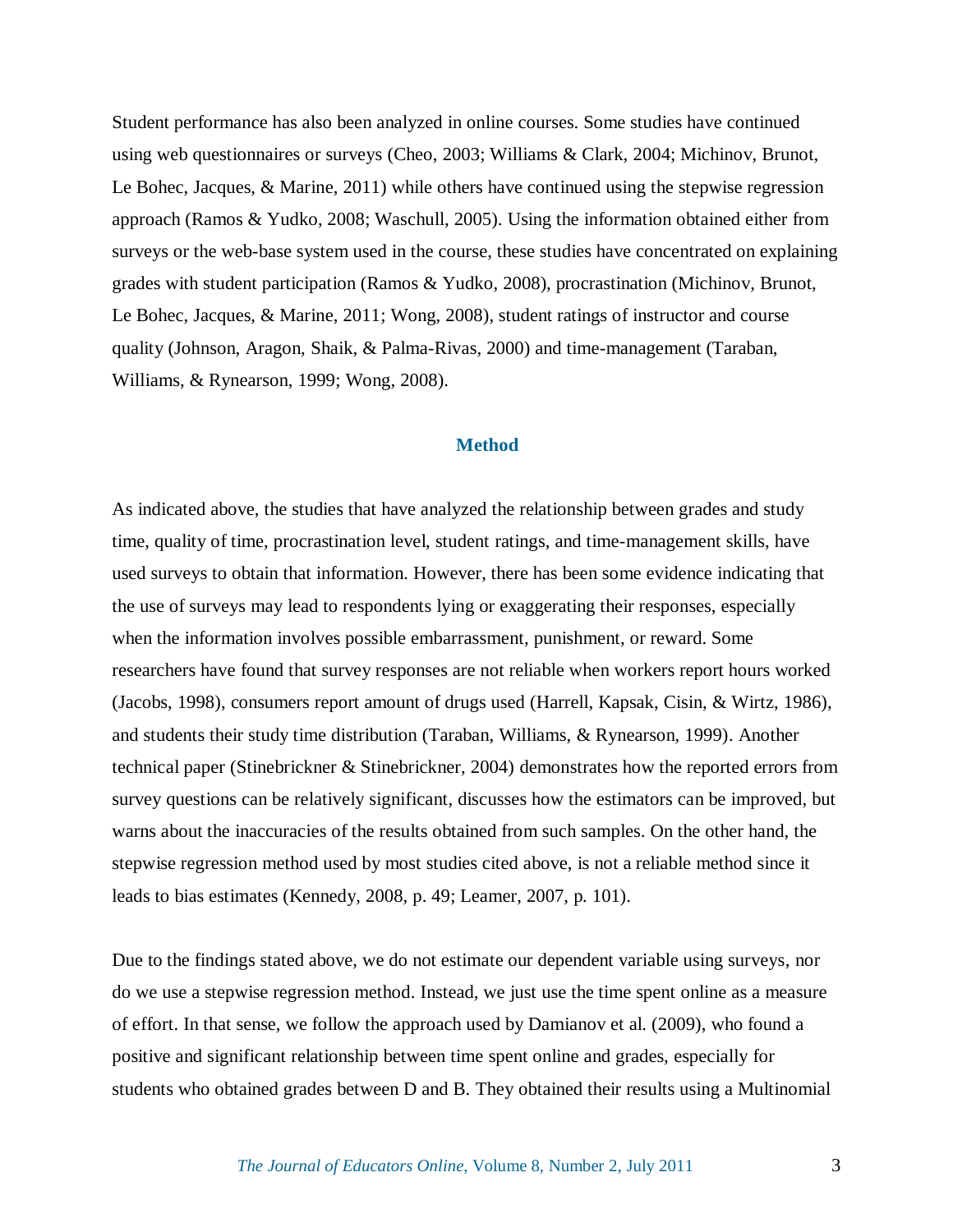Logit Model (MNLM), which they argue being more appropriate than Ordinary Least Squares (OLS) (Damianov, Kupczynski, Calafiore, Damianova, Soydemir, & Gonzalez, 2009, p. 2) when using letter grade as dependent variable. Our paper, however, uses the OLS technique because our dependent variable is the numerical final grades obtained in the courses, and unlike the stepwise regression approach, we use all the variables in a single model. While the use of OLS would be inappropriate when the dependent variable is a discrete variable (Spector  $\&$ Mazzeo, 1980), this is not a problem with our model since our grades are continuous.

### **Variables and Model**

Our sample consists of 212 students who were enrolled in 11 microeconomic courses offered online by an accredited University located in Florida, during the academic year 2009-2010. On the other hand, given that the amount of minutes per day were available for each student during the one-month intensive courses, we use the total minutes spent online as one explanatory variable, and calculated coefficients of variation of those minutes, the ratio of the standard deviation to the mean times one hundred, to estimate student consistency as a second explanatory variable. This variable is our measure of quality of time or time-management skills. Relatively lower values of the coefficient of variation are evidence of higher consistency or better timemanagement skills, and vice versa. The coefficient of variation is not sensitive to extreme values, so it allows us to compare student usage of time given different levels of effort. A third explanatory variable is the students cumulative Grade Point Average or GPA, which we suggest as a measure of student motivation. Our fourth independent variable is the difference between a pre-test and post-test, which consists of twenty multiple-choice identical questions. The students take the pre-test and are not able to see their grades until the end of the course, and they are not aware that the same questions will be asked at the end of the course in the post-test. The difference between those two tests divided by the SAT scores of each student has been used before as a measure of "scholastic effort" (Wetzel, 1977, p. 36). However, we did not have access to the SAT scores, so we just call this variable "marginal learning".

Our regression equation is:  $yi = \alpha 0 + \alpha 1Xi1 + \alpha 2Xi2 + \alpha 3Xi3 + \alpha 4Xi4 + \epsilon i$  where Yi is the grade obtained in the course by the ith student, Xi1 is the student's GPA, Xi2 is the difference between the grades obtained by the ith student in a pro-test and a pre-test, which contain twenty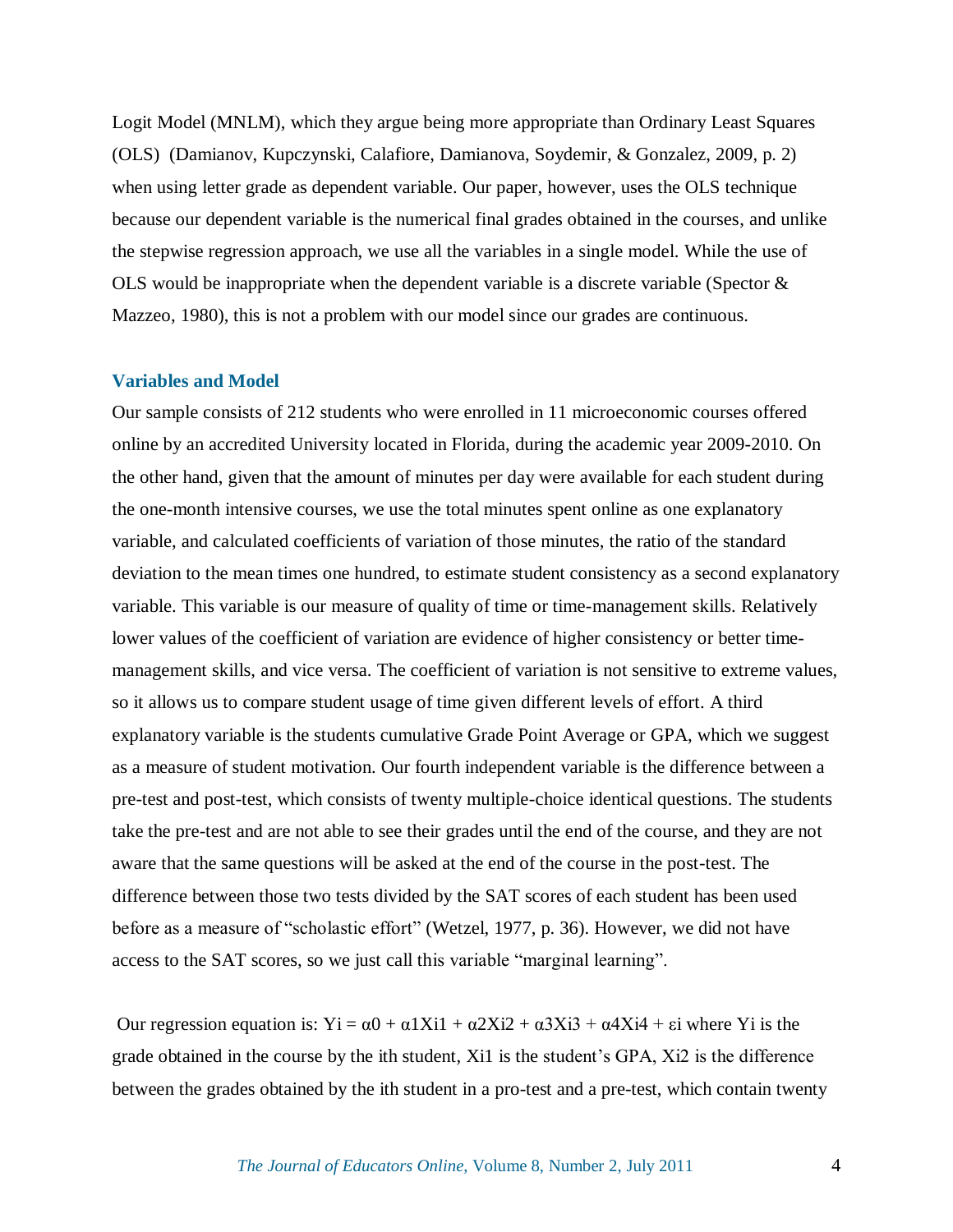multiple-choice questions identical to each test, Xi3 is the amount of time spent by the ith student during the course in minutes, and Xi4 is the coefficient of variation of time used by the ith student during the course. The letters  $\alpha$ 0 and  $\epsilon$  i are the corresponding intercept and error terms.

## **Data**

Our data set consists of four-week Microeconomics courses at an online accredited University located in Florida. The University uses the Learning Management System known as Angel and it keeps records of the amount of minutes the students spend online per day. Each course has approximately an average of 19 students, and our database does not include the students who either did not log in after the second week of classes or did not take the final exam and/or the post-test. Grades are the numerical grades obtained after completion of the course. We do not include grades from students whose GPA were reported as zero. The Post-test – Pre-test variable is the difference between an exit and entry test, which contain identical questions. Such variable was allowed to contain only non-negative values since negative values are usually due to students not taking the post-test, which would have introduced a bias in our results. "Total minutes" is the final amount of logged-in minutes the students spent from the first day of classes until completion of the course. Finally, the Coefficient of Variation is the ratio of the standard deviation to the mean amount of minutes after completion of the course, expressed as a percent. Tables 1 and 2 below show an overall summary statistics for each variable, and an average for each value per course respectively.

| <b>Variable</b>        | <b>Mean</b> | <b>Median</b> | Lowest | <b>Highest</b> |
|------------------------|-------------|---------------|--------|----------------|
| Grades                 | 80.8        | 82.09         | 40.35  | 100            |
| <b>GPA</b>             | 3.12        | 3.25          |        | 4              |
| $Post-test - Pre-test$ | 33.09       | 32.5          |        | 80             |
| <b>Total Minutes</b>   | 2393        | 2058          | 413    | 8001           |
| Coefficient of         | 111.89%     | 107.87%       | 39.78% | 247.12%        |
| Variation              |             |               |        |                |

#### **TABLE 1: Data Summary**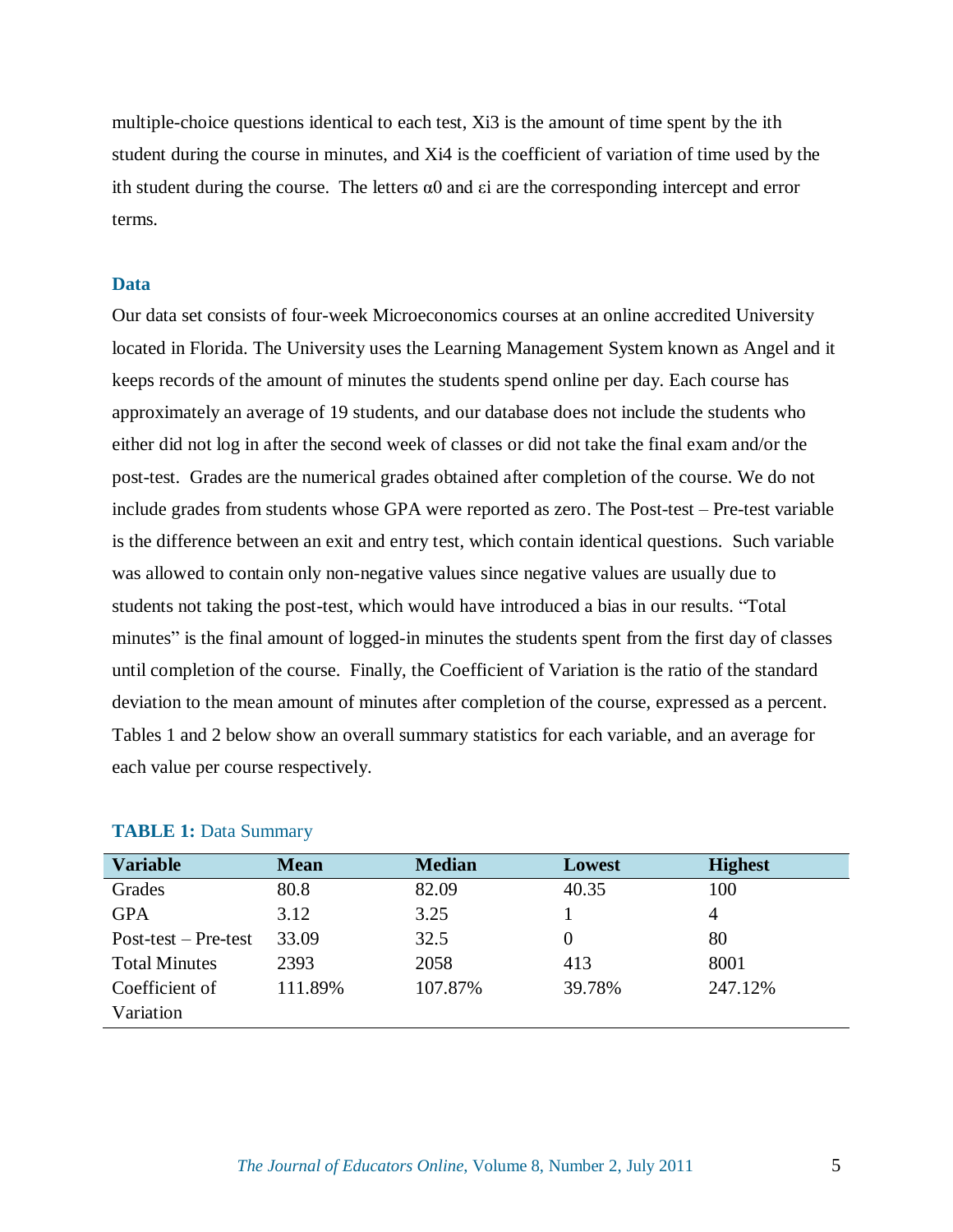| <b>Course</b> | <b>Grades</b> | <b>GPA</b> | <b>Pre-Test</b> | <b>Post-Test</b> | <b>Minutes</b> | C.O.V. |
|---------------|---------------|------------|-----------------|------------------|----------------|--------|
|               | 81.93         | 3.21       | 28.88           | 56.11            | 1968.88        | 118    |
| 2             | 81.14         | 3.30       | 30.78           | 59.47            | 2680.91        | 93.78  |
| 3             | 83.05         | 2.99       | 30.41           | 52.7             | 2348.35        | 125.89 |
| 4             | 78.87         | 3.11       | 36.66           | 62.77            | 2772.54        | 99.19  |
| 5             | 82.79         | 3.21       | 35.2            | 65.62            | 3010.77        | 98.26  |
| 6             | 82.98         | 3.08       | 48.68           | 66.84            | 2653.72        | 102.8  |
|               | 82.15         | 3.18       | 29.2            | 60.8             | 2559.62        | 120.12 |
| 8             | 78.49         | 3.08       | 28.94           | 47.89            | 2653.72        | 102.8  |
| 9             | 77.17         | 3.06       | 32.96           | 60.55            | 1811.35        | 120.18 |
| 10            | 78.75         | 3.07       | 34.07           | 59.81            | 2088.66        | 124.18 |
| 11            | 78.00         | 3.09       | 32.27           | 52.04            | 2266.45        | 115.62 |

**TABLE 2:** Average Values Per Course

# **Findings**

The OLS regression results are shown in Table 3 below. Our model explains about 46% of the variance of grades. The studies cited in the literature review explained at most 20%. On the other hand, it is not surprising to find that student motivation (GPA) is positively related to grades and it is statistically significant at a 99% level of confidence. Such result is the same as early (Park & Kerr, 1990) as well as recent (Crede, Roch, & Kieszczynka, 2010) studies. A 0.10 increase in a student's GPA is expected to increase the course grade by almost one point. The most surprising result is that the amount of minutes spent online is not a statistically significant variable explaining final grades. That is consistent with the lack of influence of study time on grades reported by Schuman et al. (1985). Successful performance in online courses does not seem to be a function of the amount of time spent online or effort. On the other hand, the results also reveal something very interesting. The students who log in more frequently and with less variation of minutes per day tend to get higher grades. Table 1 shows that student consistency varies approximately between 40% and 250%. On the other hand, table 3 indicates that if, for example, a student consistency is currently 150%, an improvement to 100% would increase her final grade by an average of 2.5 points. This significant result is also found in face-to-face course research that used other measures of consistency such as attendance (Romer, 1993; Durden & Ellis, 1995) or different time-management skills (Britton & Tesser, 1991). It is also similar to online-course research that has measured consistency with page hits (Ramos & Yudko, 2008) and procrastination level (Michinov, Brunot, Le Bohec, Juhel, & Delaval, 2011).The last regressor in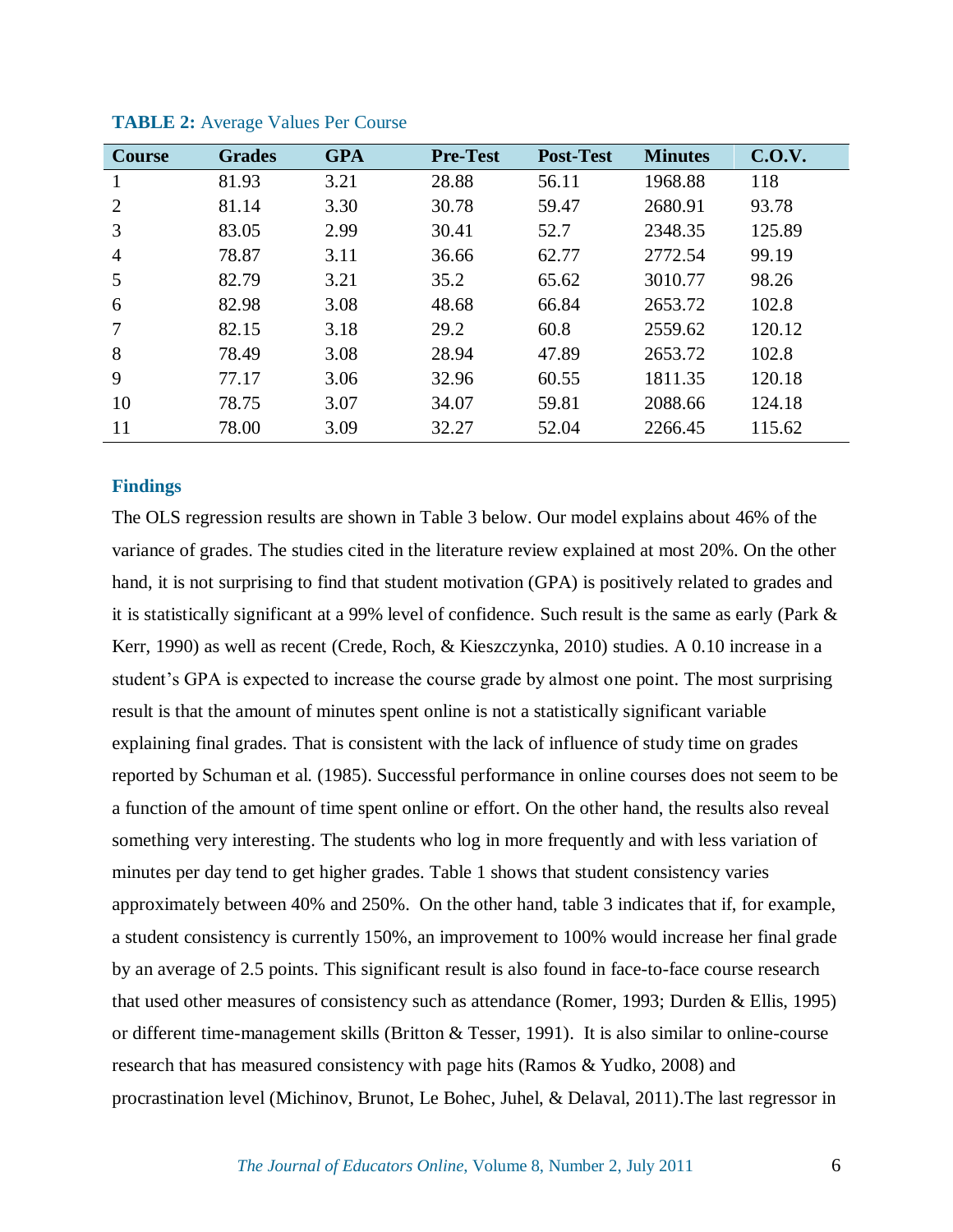our model, the difference between the pro-test and pre-test grades or marginal learning, is also a significant influence on the student grades. A student whose pre-test grade is 40 and post-test is 50, should expect on average an improvement of 0.6 points in her final grade. This is a result that, in our opinion, should reflect the extent to which the objectives of the course, the pre and post tests, and the assignments and tests given during the course are consistent with each other. Even though our coefficient has the expected positive sign and it is statistically significant, its value, 0.06, is not near what a one-to-one relationship between the two tests should be. Since the range between pre and post test grades is about 80 and the range of final grades is 60, post-test minus pretest grades ideally should have a coefficient of 0.75 (60 divided by 80). We did not find any reference to this topic in the literature, but we suggest that as the coefficient approaches an expected one-to-one relationship, it might be an indicator of course-design consistency.

## **TABLE 3:** Regression Results

|             | $\alpha_0$ (intercept) | $\alpha_1$ (GPA) | $\alpha_2$ (post-pre) | $\alpha_3$ (minutes) | $\sigma$ <sub>4</sub> (COV) |
|-------------|------------------------|------------------|-----------------------|----------------------|-----------------------------|
| Coefficient | 53.2                   | 9.46             | 0.06                  | 0.0005               | $-0.05$                     |
| p-value     | $2.83 E-23$            | 7.71 E-18        | $\rm 0.03$            | 0.17                 | $\rm 0.01$                  |

 $R2 = 0.46$ . F-value = 44.07. White Test: No heteroscedasticity at 5% significance level. Residuals show an approximately normal distribution indicating any unexplained variation is due to randomness.

# **Conclusions and Recommendations**

As indicated in the beginning of this paper, the relationship between effort, as measured by study time, and grades is not clear. We did not rely on self-reported study time and instead used the recorded amount of minutes students spent logged into the courses as a proxy for effort. Our results support the evidence that effort is not a significant influence on grades. However, the coefficient of variation of time, or our measure of student consistency, is a significant influence on grades. As the coefficient of variation is reduced by 10 percent, the overall grade is increased by 0.5 points. Such result is crucial for administrators, advisors, and students. The students should learn that it is not the amount of time logged in that is important to get good grades, but how frequent and stable the amount of minutes is. Student advisors should emphasize that "studying hard" (total minutes) is not as important as "studying smart" (consistency).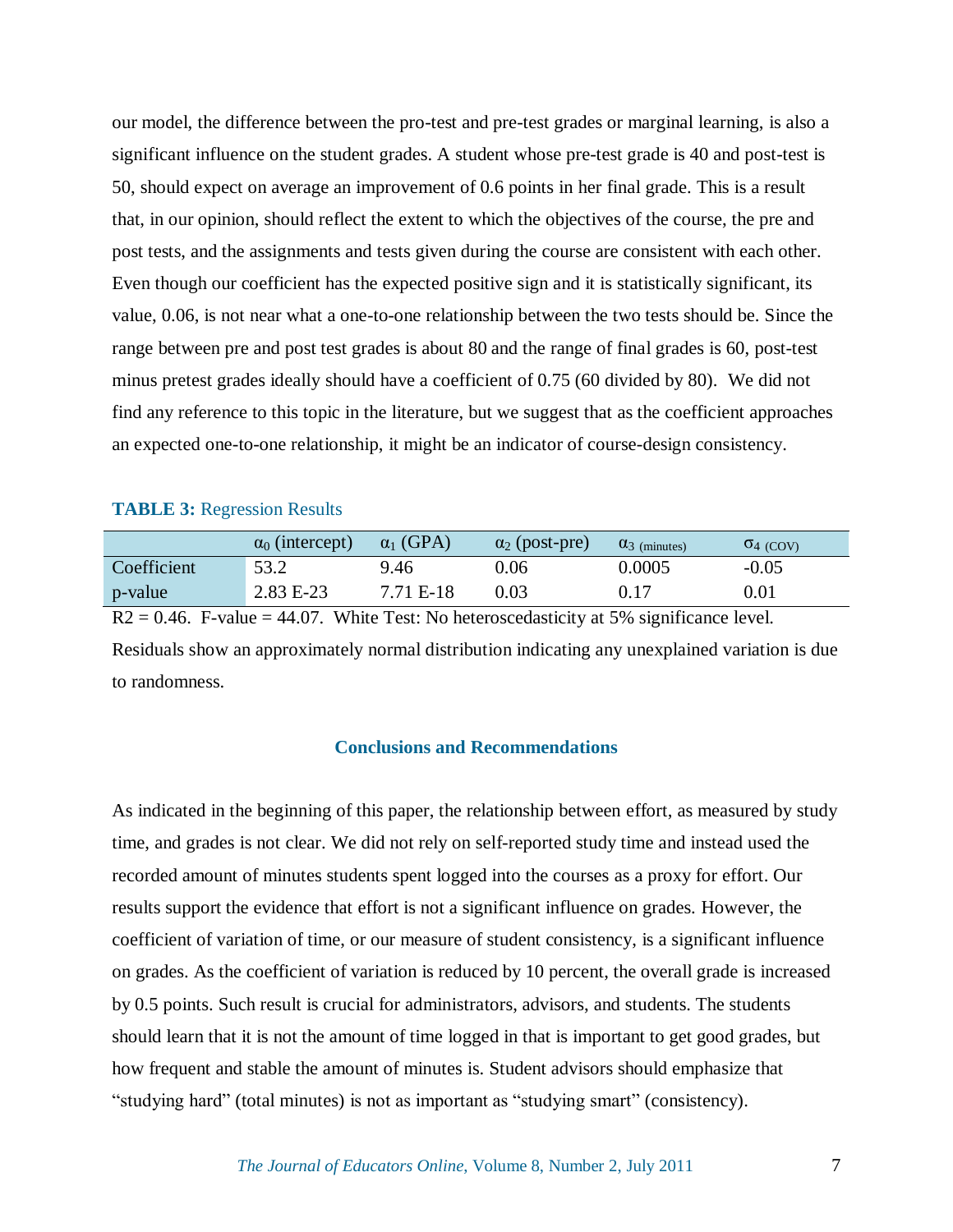Administrators who focus on the amount of minutes spent online as a measure of institutional success, should also consider the coefficient of variation of those minutes. Lower coefficients of variation should be a higher priority than high amounts of minutes. Finally, the difference between a pre-test and a post-test could be used as a measure of course consistency with goals and objectives. A well designed course should contain assignments and tests that evaluate learning of objectives. If the questions on the pre-test and post-test are consistent with the questions asked on quizzes, mid-term and final exams, and these in turn are also consistent with the course objectives, the regression coefficient of a post-test minus pre-test should reflect a oneto-one relationship with the final grades. The extent to which the resulting coefficient approximates an expected one-to-one relationship could be used as a value of teaching effectiveness. Since the same microeconomics course has just been redesigned with precisely the purpose of making all assignments and tests more consistent with new goals and objectives, the regression shown in this paper will be done again with the purpose of testing such hypothesis. Hopefully, our model also will incorporate more variables indicating how individual students use their time during the one-month course while taking tests and doing different assignments.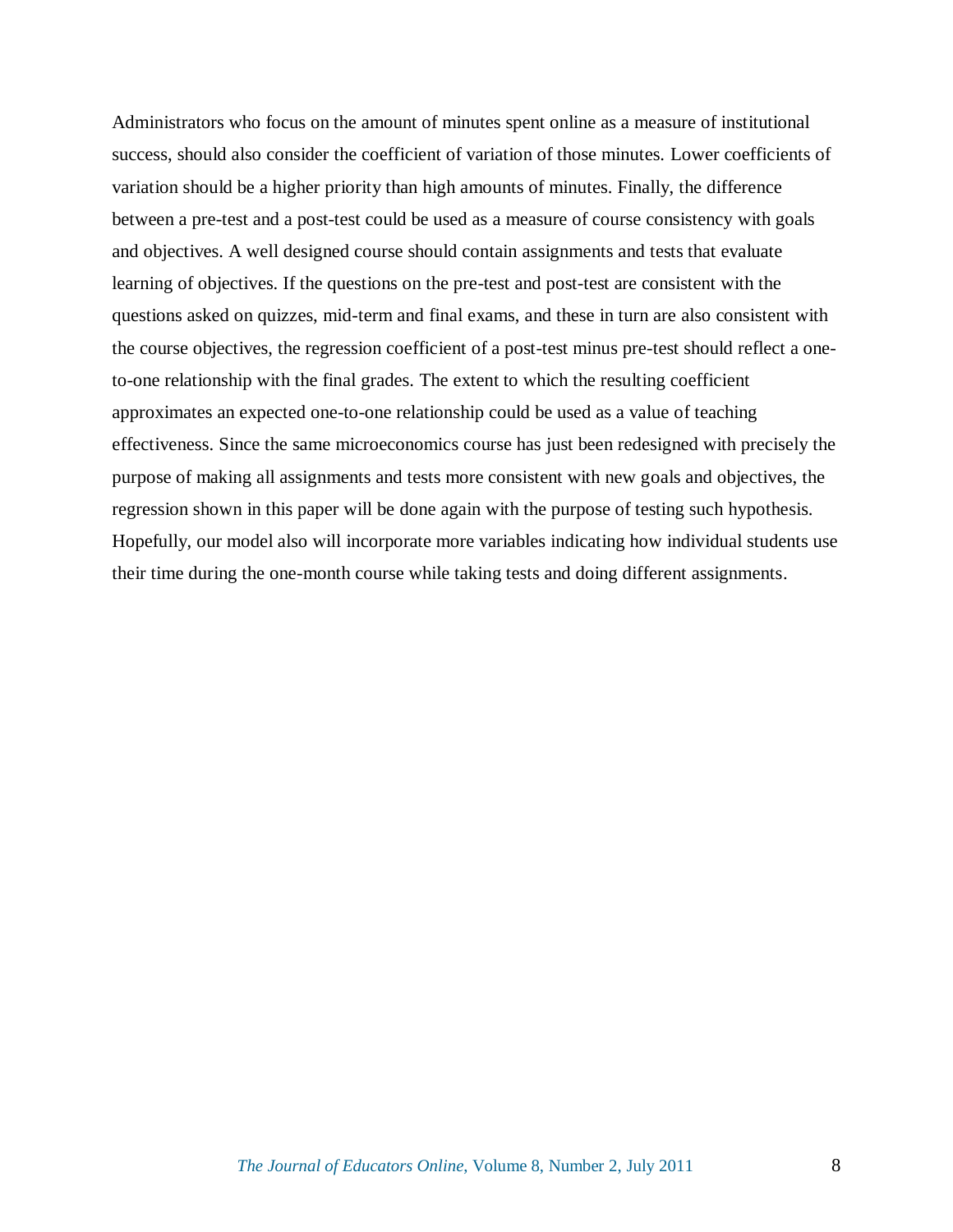## **References**

- Allen, G., Lerner, W., & Hinrichsen, J. J. (1972). Study behaviors and their relationships to test anxiety and academic performance. Psychological Reports (30), 407-410.
- Britton, B. K., & Tesser, A. (1991). Effects of Time-Management Practices on College Grades. Journal of Educational Psychology , 83 (3), 405-410.
- Cheo, R. (2003). Making the Grade through Class Effort Alone. Economic Papers, 22, 55-65.
- Crede, M., Roch, S., & Kieszczynka, U. (2010). Class Attendance in College: A Meta-Analytic Review of The Relationship of Class Attendance With Grades and Student Characteristics. Review of Educational Research, 80 (2), 272-295.
- Damianov, D., Kupczynski, L., Calafiore, P., Damianova, E., Soydemir, G., & Gonzalez, E. (2009). Time Spent Online and Student Performance in Online Business Courses: A Multinomial Logit Analysis. Journal of Economics and Finance Education, 8 (2), 11-19.
- Durden, G. C., & Ellis, L. V. (1995). The Effects of Attendance on Student Learning in Principles of Economics. American Economic Review , 85 (2), 343-346.
- Greenwald, A., & Gillmore, G. M. (1997). No pain, no gain? The importance of measuring course workload in student ratings of instruction. Journal of Educational Psychology , 89 (4), 743-751.
- Harrell, A., Kapsak, K., Cisin, I. H., & Wirtz, P. W. (1986). The Validity of Self-Reported Drug Use Data: The Accuracy of Responses on Confidential-Administered Answered Sheets. Social Research Group, The George Washington University. National Institute on Drug Abuse.
- Jacobs, J. A. (1998, December). Measuring time at work: are self-reports accurate? Monthly Labor Review , 43-52.
- Johnson, S., Aragon, S. R., Shaik, N., & Palma-Rivas, N. (2000). Comparative Analysis of Learner Satisfaction and Learning Outcomes in Online and Face-to-Face Learning Environment. Journal of Interactive Learning Research. , 11 (1), 29-49.
- Kennedy, P. (2008). A Guide to Econometrics (6th Edition ed.). Malden, MA, USA: Blackwell Publishing Ltd.
- Leamer, E. E. (2007). A Flat World, a Level Playing Field, a Small World After All, or More of the Above? A Review of Thomas L Friedman's The World is Flat. Journal of Economics Literature (45), 83-126.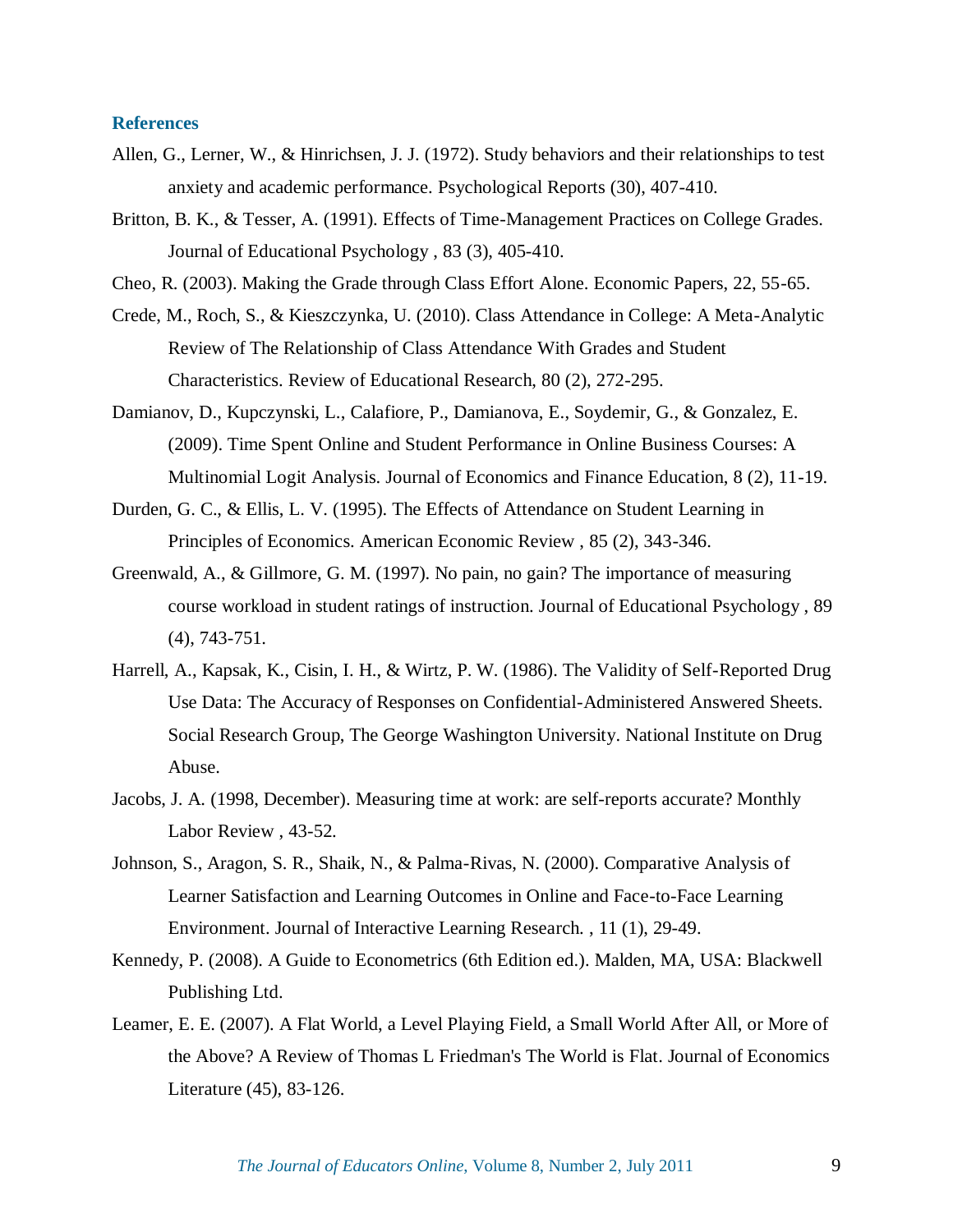- Michaels, J., & Miethe, T. (1989). Accademic Effort and College Grades. Social Forces , 68 (1), 309-319.
- Michinov, N., Brunot, S., Le Bohec, O., Jacques, J., & Marine, D. (2011). Procrastination, participation, and performance in online learning environments. Computers and Education (56), 243-252.
- Olivares, O. (2000). Radical Pedagogy. Retrieved December 10, 2010, from ICAAP: [http://radicalpedagogy.icaap.org/content/issue4\\_1/06\\_olivares.html](http://radicalpedagogy.icaap.org/content/issue4_1/06_olivares.html)
- Park, K. H., & Kerr, P. M. (1990). Determinants of Academic Performance: A Multinomial Logit Approach. Journal of Economic Education , 21 (2), 101-111.
- Ramos, C., & Yudko, E. (2008). "Hits" (not "Discussion Posts") predict student success in online courses: A double-cross validation study. Computers and Education (50), 1174-1182.
- Rau, W., & Durand, A. (2000). The academic ethic and college grades: Does hard work help students to "make the grade"? Sociology of Education (73), 19-38.
- Romer, D. (1993). Do Students Go to Class? Should They? Journal of Economic Perspectives , 7, 167-174.
- Schuman, H., Walsh, E., Olson, C., & Etheridge, B. (1985). Effort and Reward: The Assumption that College Grades Are Affected by Quantity of Study. Social Forces , 63 (4), 945-966.
- Spector, L., & Mazzeo, M. (1980). Probit Analysis and Economic Education. Journal of Economic Education , 11, 37-44.
- Stinebrickner, R., & Stinebrickner, T. R. (2004). Time-Use and College Outcomes. Journal of Econometrics (121), 243-269.
- Taraban, R., Williams, M., & Rynearson, K. (1999). Measuring study time distributions: Implications for designing computer-based courses. Behavior Research Methods & Instruments , 31 (2), 263-269.
- Wagstaff, R., & Mahmoudi, H. (1976). Relation of study behaviors and employment to academic performance. Psychological Reports , 38, 380-382.
- Waschull, S. B. (2005). Predicting Success in Online Psychology Courses: Self-Discipline and Motivation. Teaching of Psychology , 32 (3), 190-208.
- Wetzel, J. E. (1977). Measuring Student Scholastic Effort: An Economic Theory of Learning Approach. The Journal of Economic Education , 34-41.